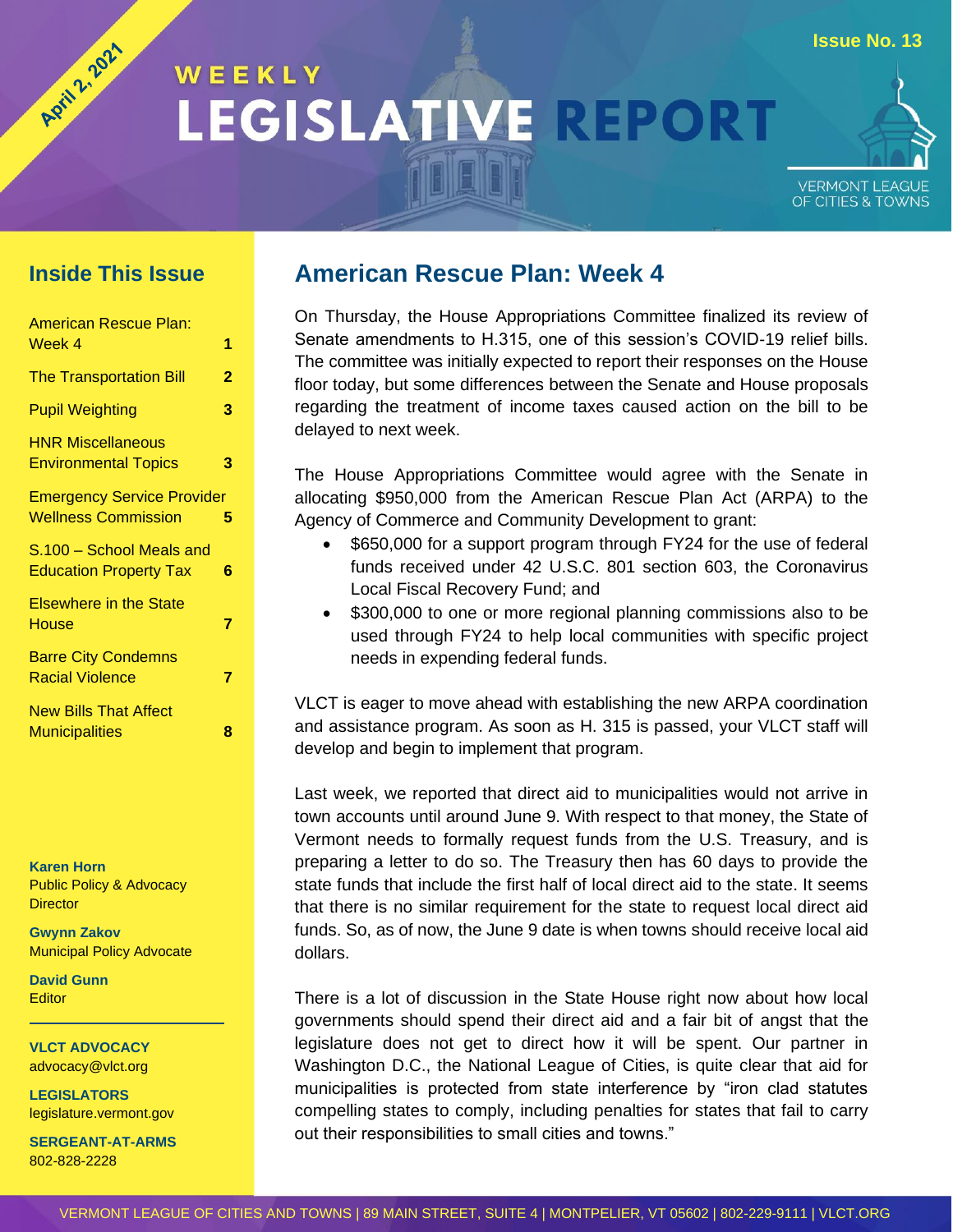The efforts to direct the expenditure of local direct aid – and, thus, this language – are much more extreme in other states than in Vermont, where the practice during the COVID-19 pandemic has been to foster productive partnerships between the state legislature, executive branch and cities, towns, and villages.

Numerous suggestions about using local aid are under discussion in the State House, among them strong encouragement to work with neighboring communities to develop a common list of priorities and initiatives for the larger area; providing state ARPA funds to match local dollars to encourage expenditures in areas that are state priorities such as wastewater facilities, stormwater management, and broadband. Many single-purpose entities such as waste management, recreation, and communications union districts, as well as counties, and regional development corporations are expressing concerns to legislators about the lack of direct aid to assist with their own missions. The multi-town discussions about priorities may inform those conversations. It is worth reiterating the advice from the National League of Cities and VLCT:

- 1. Use dedicated grants and programs first whenever possible. Save local fiscal recovery funds for gaps and priorities not eligible for other federal and state assistance programs.
- 2. Assess government operations and community needs and ask staff and stakeholders for help in creating a comprehensive needs assessment.
- 3. Prioritize fiscal stability and returning to work.
- 4. Maintain detailed records and document success.
- 5. Be careful as the state is being not to create obligations that extend beyond the availability of ARPA funds.
- 6. Vermont's Congressional delegation is part of your success. Thank them!

<span id="page-1-0"></span>Conversations are ongoing and we will report on them as they evolve.

# **The Transportation Bill**

This week, the Senate Transportation Committee took possession of H.433, the Transportation Bill, and began their review of the bill's underlying budget. As you may recall, H.433 as proposed by the House strongly supports municipal governments, both now and in the future. (See *[Weekly Legislative Report](https://www.vlct.org/sites/default/files/2021_vlct_weekly_legislative_report_11.pdf)* [No. 11](https://www.vlct.org/sites/default/files/2021_vlct_weekly_legislative_report_11.pdf) for a detailed examination of the legislation.)

The Senate Transportation Committee began by taking testimony from Rep. Diane Lanpher, Chair of the House Transportation Committee, and officials from the Agency of Transportation (VTrans). The committee expressed hesitation bordering on alarm on several provisions of the bill that relate to funding to municipalities. The committee was concerned that municipalities will be getting more money than they "need," considering federal money will be coming from the American Rescue Plan Act (ARPA) later this spring. Unfortunately, the committee did not discuss the fact that ARPA money going to municipalities (as far as we understand at this time) cannot be used for transportation needs. The committee also worried that future commitments for transportation aid via proposed increases to caps and funding for Class 2 Highways and Town Highway Structure grants will put undue pressure on VTrans' budget in the future.

VLCT will ask to testify in the committee in support of H.433 as passed by the House. We invite local officials – in particular those who told us of their support raising the caps for Class 2 Town Highway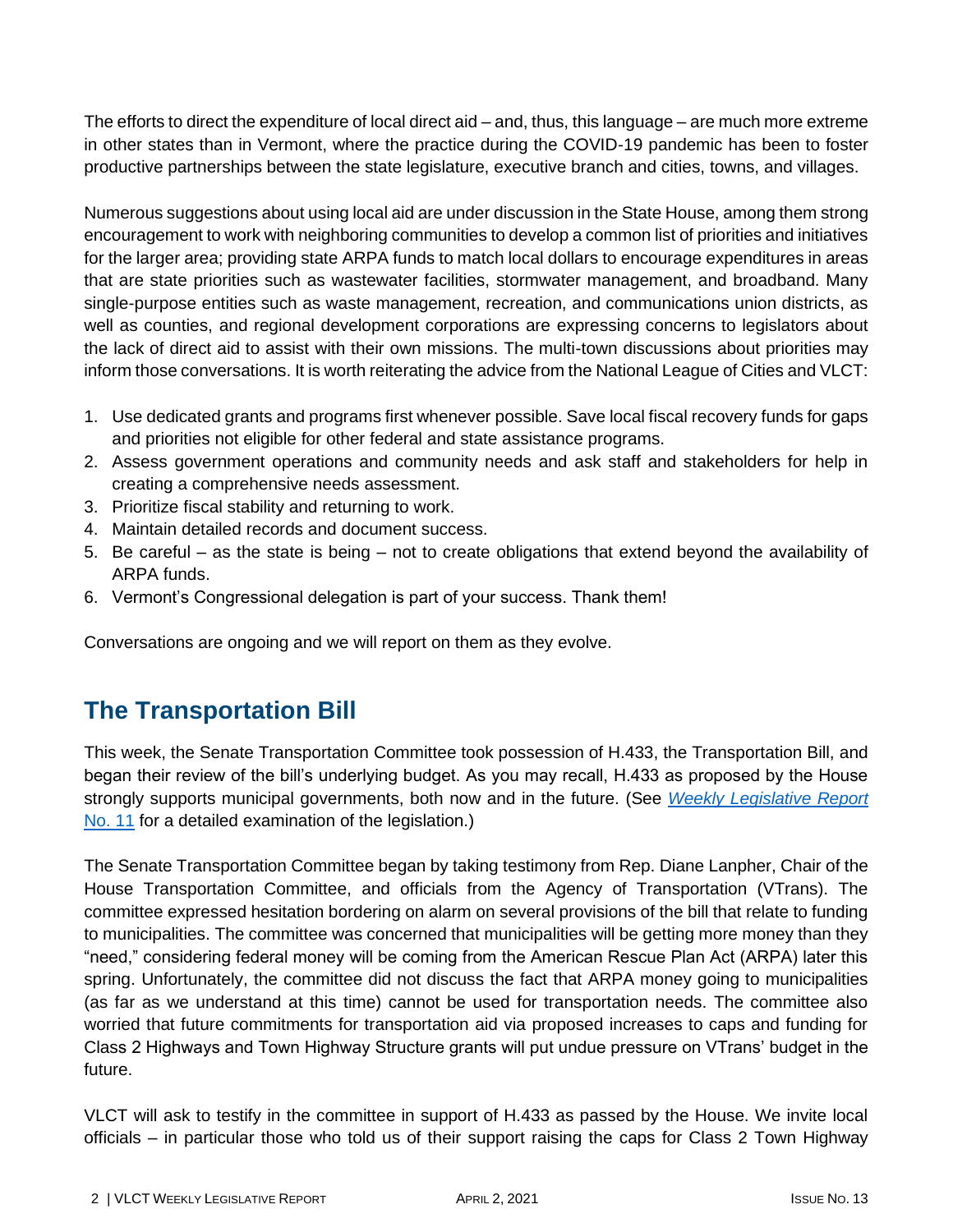projects from \$175,000 to \$200,000 – to join us. Please contact [khorn@vlct.org](mailto:khorn@vlct.org) or gzakov@vlct.org if you would be willing to testify in support of H.433.

# <span id="page-2-0"></span>**Pupil Weighting**

S.13, the legislation that would implement the Pupil Weighting Factors Report of 2019, passed the Senate last week and is now in the House Education Committee. In Vermont's byzantine Education Funding system, pupils (that is, real people) are given weights based upon (1) their grade level, (2) whether they are English language learners, and (3) if they are economically disadvantaged. The number of pupils in each category is multiplied by the applicable factors to arrive at a student count for a school and Education Fund budgeting purposes.

The bill notes that the findings from the report "were stark, stating that 'neither the factors considered by the current formula nor the value of the weights reflect contemporary educations circumstances and costs.'" As the COVID-19 pandemic shut down the state last year, the less critical matter of addressing the report was set aside. The report recommended overhauling the weights attributed to various educational factors, which would have significant implications for school districts all over the state and potentially create new sets of winners and losers in the education funding process.

S.13 would create a six-member task force – made up of legislators, the secretary of Education, and the chair of the State Board of Education –charged with recommending an action plan and proposed legislation to "ensure that all public school students have equitable access to educational opportunities and consider whether any of the weights should be eliminated in favor of categorical aid." The task force would also consider education property tax rates and the taxing capacity of school districts and how their recommendations would mesh with those of the [Tax Structure Commission Report.](https://ljfo.vermont.gov/assets/Subjects/Final-Report/10306868b9/TSC-Final-Report-2-8-2021.pdf) A major issue will be how to transition to a new system and ease the impact on school districts.

The bill would appropriate \$10,800 in per diem expenses to the task force and \$150,000 for a consultant hired through the Joint Fiscal Office to work with the task force. A report would be due to the legislature by next January with the expectation that legislation implementing a new system would be passed in 2022.

There will be considerable pressure on the Education Committee to pass S.13 this year so that another year is not lost while the currently inequitable pupil weighting system remains in place.

## <span id="page-2-1"></span>**HNR Miscellaneous Environmental Topics**

The House Natural Resources, Fish and Wildlife Committee has been taking testimony on a draft "technical amendments" bill (DR 2100956) that would amend sections of the law pertaining to, among other things, Act 250, brownfields, Vermont's Environmental Contingency Fund, and waste management. Having been present for discussions regarding most of the programs mentioned, we can attest that the items called out by the legislation generally represented compromises necessary to secure support for programs at the time, and many (but not all) of those requirements are no longer necessary. The COVID-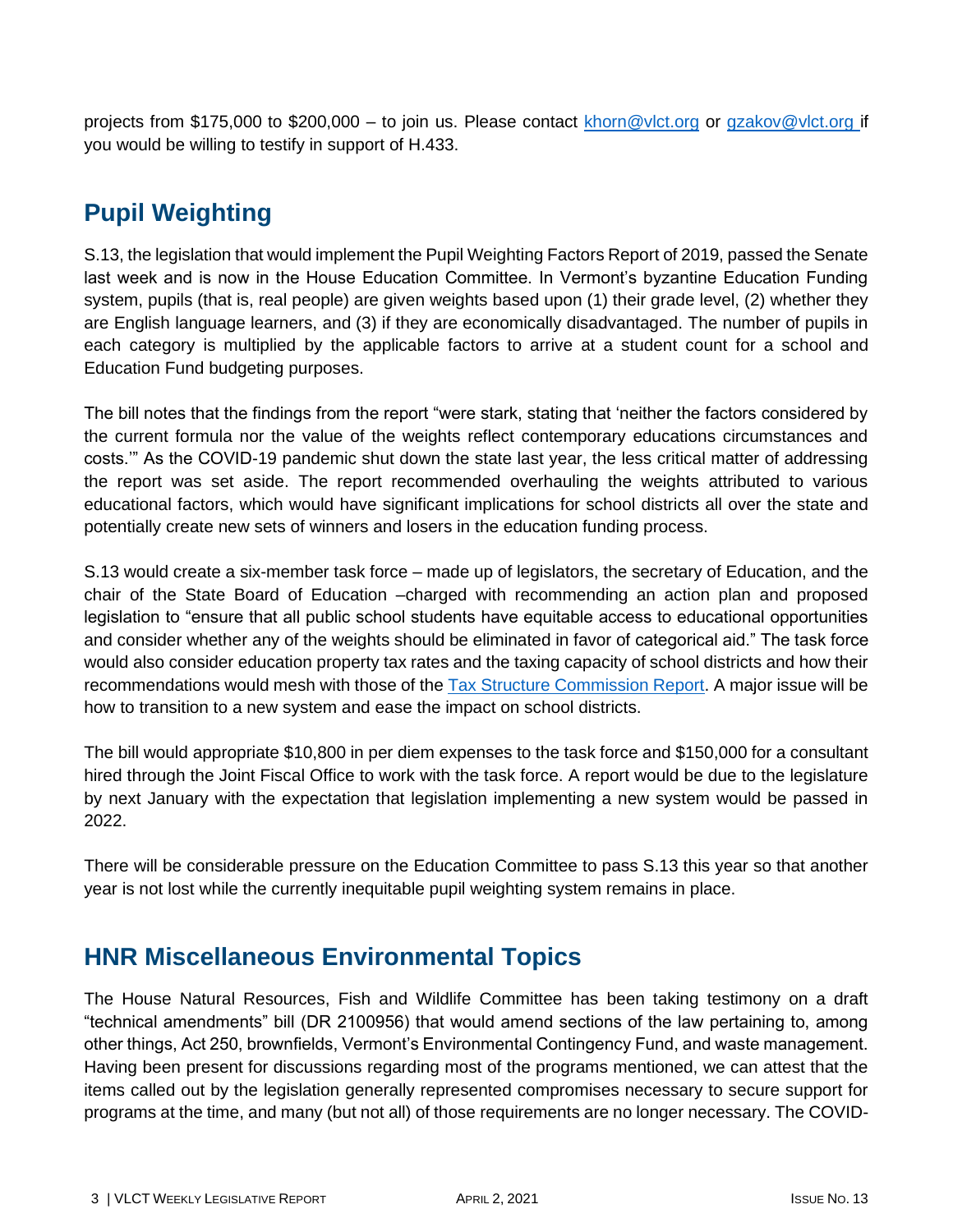19 pandemic shut-down also highlighted the inconvenience and irrelevance of some of the measures (not just those addressed here) required by statutes that address environmental subjects.

The requirement for the secretary of the Agency of Natural Resources to consult with the secretaries of Agriculture, Food and Markets and Transportation regarding any progress of water quality ecosystem restoration programs would be replaced with a more specific requirement to report on Lake Champlain Total Maximum Daily Load (TMDL) implementation plan milestones for each basin in accordance with the TMDL accountability framework schedule. The requirement for the Clean Water Investment Report to include a summary of potential additional funding sources and available federal funding for water quality improvement efforts would be deleted. That responsibility would shift to the Secretary of Administration, who is also chair of the Clean Water Board and who submits to the legislature a Clean Water Initiative Performance Report which incorporates requirements of the Clean Water Investment Report, the most recent one covering fiscal years 2016-2019. The report states that during that time period, state agencies awarded \$138 million to clean water projects.

The draft bill would eliminate the requirement for the Department of Environmental Conservation to provide annual training to permitted salvage yard owners. While annual training may be excessive, this requirement should not be altogether eliminated.

The law regulating dam safety orders and dam removal projects would be amended to require notification of adjoining landowners before a project was started.

The categorization of wetland determinations undertaken by the Agency of Natural Resources (ANR) in statute would be changed so that determinations could be noticed for 14 days instead of 30.

The limit on disbursements from the Environmental Contingency Fund to address a release of hazardous materials would increase from \$100,000 to \$350,000.

The required allocation of Solid Waste Management Assistance Account dollars (funded by the franchise tax on waste facilities and legislative appropriations) to implementing the state waste management plan and district or regional waste management plans would increase from 17 to 20 percent. Several changes would be made to statutes regulating commercial solid waste haulers. A commercial hauler would be defined as a person who transports regulated quantities of hazardous waste or solid waste for compensation in a motor vehicle of any size. (The minimum size is currently more than one ton).

The draft bill would amend the brownfields statute to allow a municipality to acquire a brownfield property through purchase, gift, or other means not related to its sovereign authority, and enter into an agreement with ANR to remediate the property without becoming subject to liability for the pollution.

Technical amendments would be made to application processes at Act 250 so as to accommodate a new online application and database. The responsibility to notify statutory parties of an Act 250 application would shift from the applicant to the district commission and would be provided via electronic means.

All of the changes in the draft bill would take effect July 1, 2021.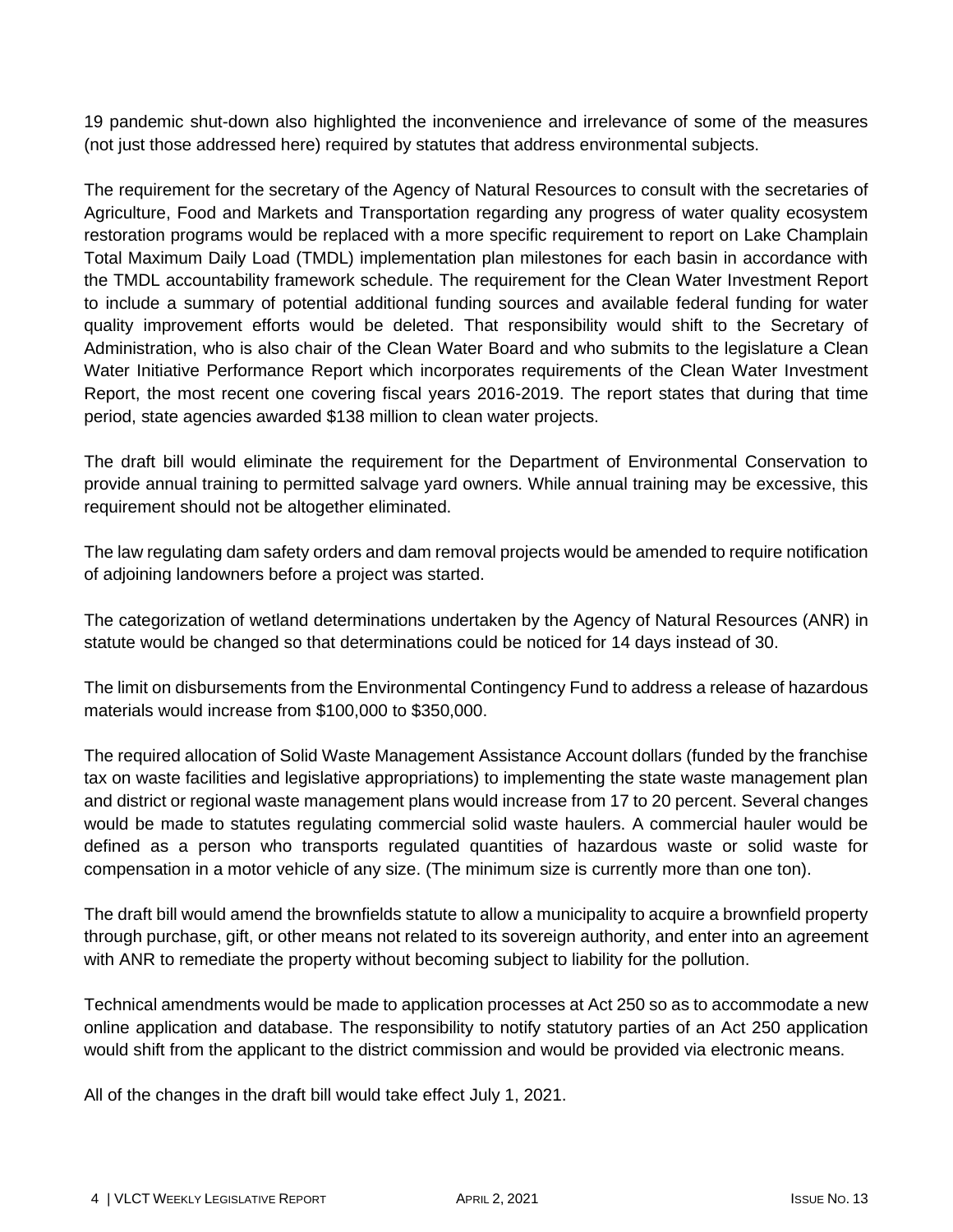House Natural Resources may vote to approve the draft bill today, at which time it would receive a bill number.

#### **Resource**

<span id="page-4-0"></span>• [Vermont Clean Water Initiative 2019 Performance Report](https://dec.vermont.gov/sites/dec/files/2020-01-14_CleanWaterPerformanceReport_SFY2019-FINAL.pdf)

#### **Emergency Service Provider Wellness Commission**

This week, the House Health Care Committee walked through [S.42,](https://legislature.vermont.gov/Documents/2022/Docs/BILLS/S-0042/S-0042%20As%20passed%20by%20the%20Senate%20Official.pdf) a bill that would create an Emergency Service Provider Wellness Commission. The commission would bring emergency service providers together to discuss issues relevant to the physical and mental health of emergency service providers and to identify gaps in services these individuals face. The commission would be housed in the Agency of Human Services and comprise a wide variety of emergency service providers from across the state: 24 representatives from state agencies and departments, law enforcement, EMT, paramedic and firefighter associations and similar groups that interact with or represent emergency service providers. VLCT is identified as a member.

The commission would:

- identify investments to improve the physical and mental health outcomes and overall wellness of emergency service providers;
- identify how Vermont can increase capacity of qualified clinicians in the treatment of emergency service providers ;
- create information for an electronic emergency service providers wellness resources center on the Department of Health's website;
- educate the public, emergency service providers, governments, employee assistance programs, and policymakers about strategies to prevent the effects of trauma experienced by emergency service providers;
- identify gaps and strengths in Vermont's system of care for emergency service providers and their family members who have experienced trauma;
- recommend how regional or statewide peer support services and qualified clinician services can be delivered;
- recommend how to support emergency service providers in communities that are resourcechallenged, remote, small or rural; and
- recommend policies and services that will increase successful interventions and improve health outcomes, personal well-being, job performance, and reduce health risks, violations of employment, and violence associated with the impact of untreated trauma, including whether to amend Vermont's employment medical leave laws to assist volunteer emergency service providers recover from the effects of trauma they experienced while on duty.

The commission's first meeting would take place by September 30, 2021. The commission would report any recommendations to the governor and General Assembly as necessary but not less than once a year.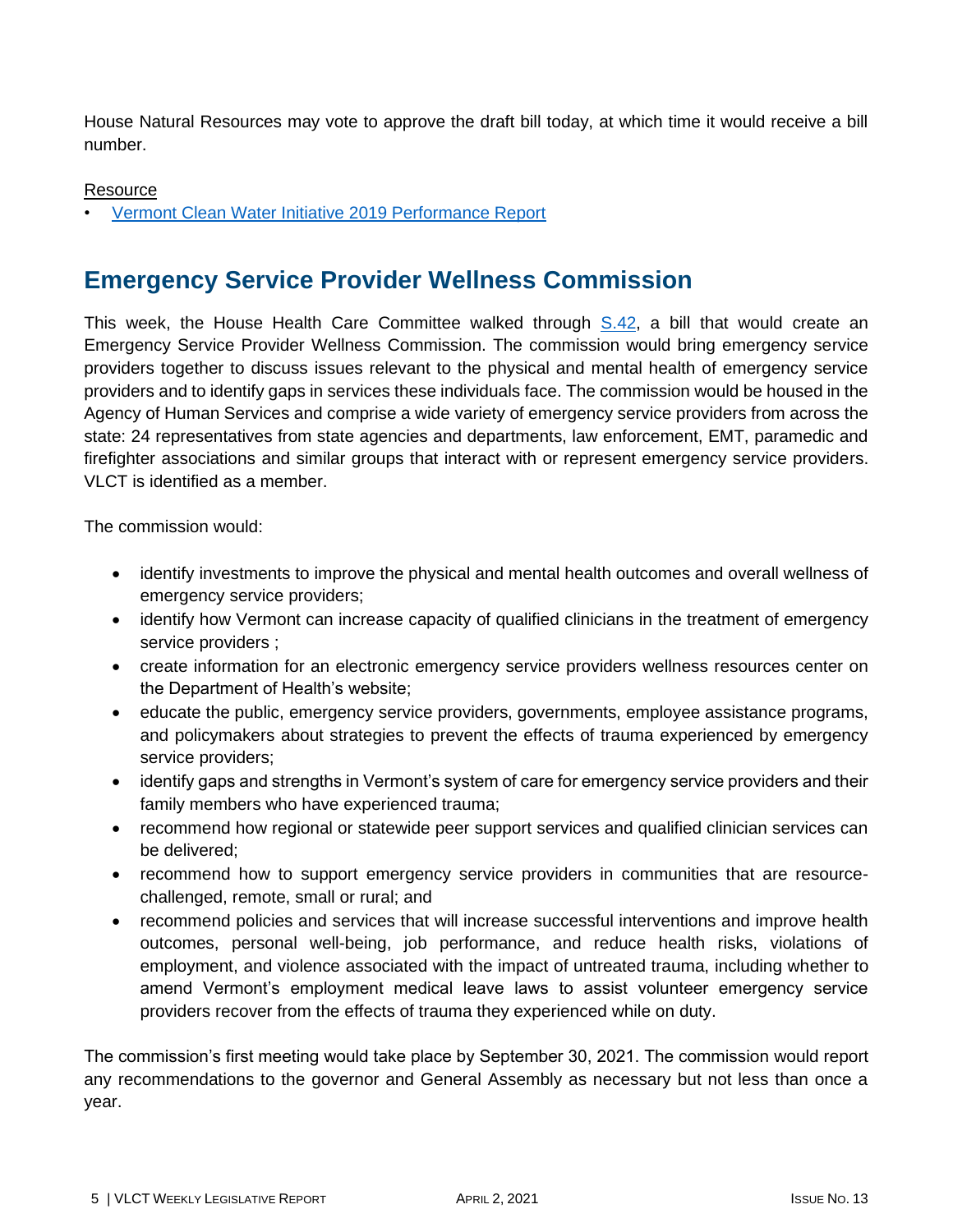VLCT strongly supports this legislation and will submit testimony in support of it. S.42 would have a positive impact on emergency service providers and the communities they serve. The commission is the first time such a wide variety of public safety officials and associated groups will work together to address and problem-solve their various physical, mental, and overall wellness health needs, particularly as they relate to traumas experienced while on the job.

## <span id="page-5-0"></span>**S.100 – School Meals and the Education Property Tax**

Last week, S.100 appeared on the Senate Calendar for second reading, where it still resides. As recommended by the Senate Agriculture, Appropriations and Education committees last week, the bill would require school districts to provide breakfasts and lunches to every student free of charge every day, regardless of the student's need for assistance. School districts currently secure reimbursement from the federal government for the cost of those meals for students who meet their definitions of need. During the pandemic, Vermont schools did an epic job of ensuring that every child had access to healthy meals and no student went hungry simply because their school was shut down.

Under the provisions of S.100 as it appears on the calendar this week, the cost of meals provided to students who do not qualify for assistance because they don't need it would be borne by the individual school district. According to data from the Vermont School Boards Association and the Vermont Superintendents Association, the program to feed students who do not qualify based on need would cost between \$24 and \$40 million each year. Thus, the hold-up on the Senate floor while the Agriculture Committee tries to figure out an answer to the funding question.

As currently written, the cost of S.100 would be borne, one way or the other, by an increase in the education property tax. If an individual school district is responsible for providing breakfast and lunch to students whose families can afford to pay for the meals, the cost will be borne by the property tax payers in that district. If the new mandate is paid for out of the Education Fund, education property taxes will increase to cover that obligation. That is because the education property tax, even with all the tinkering in the last several years, still funds two thirds of the Education Fund. Either way, the cost of meals would be an expense that property tax payers at the local level would not be able to approve or disapprove through a school budget vote.

In allocating the large sums of COVID-19 aid coming into the state (K-12 education is receiving almost \$600 million from the three federal COVID aid bills), legislators have been wary of creating long-term obligations that will remain in place long after the federal dollars are spent. Yet, S.100 would do precisely that.

Ensuring that every needy student has access to healthy meals is a goal that everyone supports. Imposing the resulting cost, which is really a human services cost, on already stressed school budgets and the property tax – which legislators regularly promise to reduce during campaign season –is simply inappropriate. We join the School Boards and Superintendents associations in opposing the requirement in S.100 that the education property tax cover the cost of meals for students not in need and urge your senators to fund that new initiative out of the General Fund.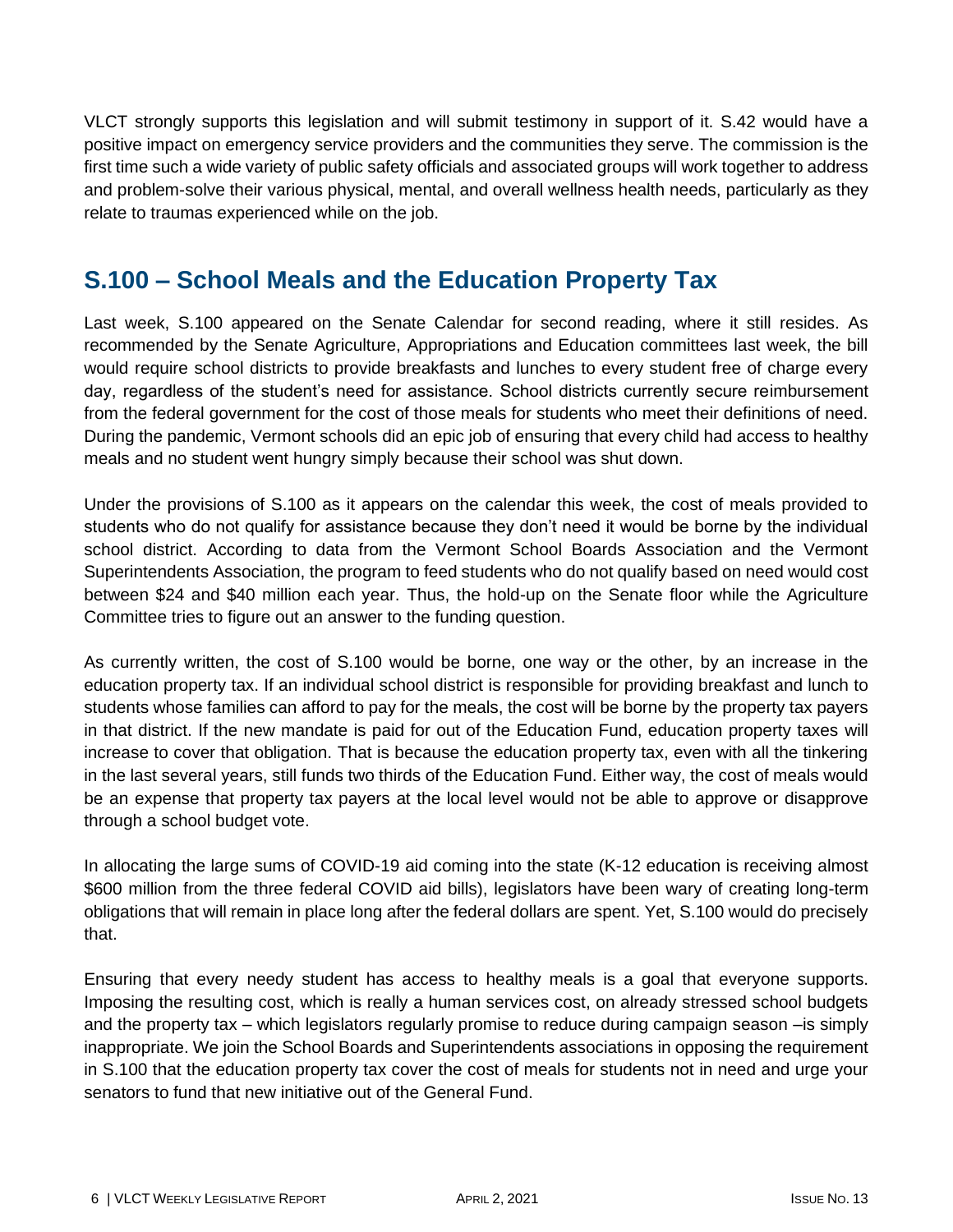#### <span id="page-6-0"></span>**Elsewhere in the State House**

**Oaths of Municipal Officers.** Last week, the Senate Government Operations Committee took testimony on [H.154,](https://legislature.vermont.gov/bill/status/2022/H.154) a bill that would create a municipal office vacancy if an officer failed to take the oath of office. The bill passed the House on March 18. VLCT testified in support of the bill and the committee voiced general support of it. However, the committee did not vote on the bill and indicated they may leave it in committee to be attached to another bill dealing with municipal issues, such as how vacancies on unified union school district boards are filled between elections. The committee did not indicate when they will next take up the bill.

**Use of Force.** Also last week, the Senate Judiciary Committee began review of [H.145,](https://legislature.vermont.gov/Documents/2022/Docs/BILLS/H-0145/H-0145%20As%20Passed%20by%20the%20House%20Unofficial.pdf) a bill that amends the standard for law enforcement use of force. The bill is meant to further clarify legislation passed last year in Act 147 and Act 165 that dealt with the use of force and prohibited restraints by law enforcement. H.145 would clarify certain use of force laws, particularly the language around prohibited restraints, otherwise known as chokeholds. The bill would also clarify that an officer is prohibited from using a chokehold unless deadly force is justified. The committee will continue taking testimony over the coming weeks.

## <span id="page-6-1"></span>**Barre City Condemns Racial Violence**

On Tuesday, the Barre City Council adopted the following resolution condemning hate crimes against Asian Americans and Pacific Islanders:

- *Whereas*, Asian Americans and Pacific Islanders have reported nearly 3800 incidents perpetrated against them nationwide since the start of the pandemic and have been the target of verbal and physical unprovoked attacks based solely on their ethnicity; and
- *Whereas*, Recent shootings in Georgia targeting Asian-owned businesses resulted in the murder of eight people, including six women of Asian backgrounds; and
- *Whereas*, Barre City has at least 20 residents who are Asian and at least five businesses that are Asianowned or co-owned; and
- *Whereas*, Congress passed H.Res. 908 on September 17, 2020, condemning all forms of anti-Asian sentiment as related to the COVID-19 pandemic; and
- *Whereas*, President Joseph R. Biden released a Memorandum Condemning and Combating Racism, Xenophobia, and Intolerance Against Asian Americans and Pacific Islanders in the United States on January 26, 2021;

#### *Be Resolved, that:*

1. The Barre City Council condemns and denounces any and all anti-Asian sentiment in any form and will not tolerate acts of aggression against Asian community members by any Barre City employee or agent thereof; and